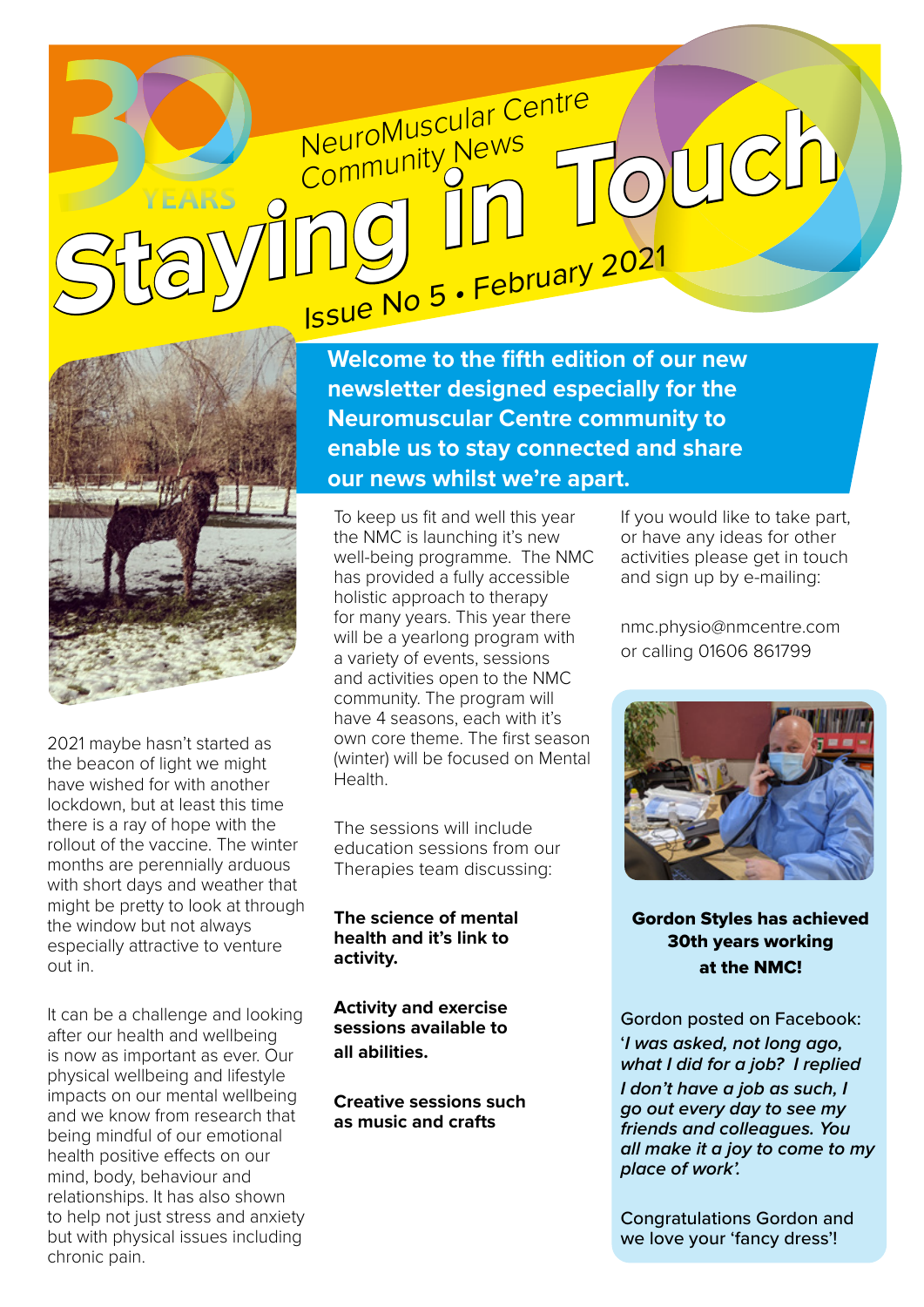## 2020 the Year We Stayed at Home!

A new year and new hope! I think it's probably an understatement to say that 2020 didn't pan out the way many of us expected. For many it was a year peppered with anxiety, uncertainty, sadness, loneliness and feelings of isolation. We missed our friends, our family, our liberty! That said, it takes more than a global pandemic to keep the NMC down.

Looking back at some of the activities; there was plenty of positivity to celebrate too!

The NMC remained open to provide help and support.

The NMC Therapies team were able to support and treat hundreds of people both via virtual assessments and with hands on treatment. The weekly live exercise session also provided much needed guidance and motivation for many.

During the Summer we were able to get together in small groups in the NMC meadow. The Sunflowers looked majestic and the sun shone.

196 people joined the dedicated Facebook group and participated in regular activities including Crossword Club, Tuesday Chat, Mindfulness, Arts and Crafts Club and our Read and Connect Book Club all of which have enabled friendships to flourish.

The 'Live in the House' festival, the 'Pick Me Up Postcards', Christmas Craft Fair and Virtual Spirit of Christmas were a triumph!

Other one-off Connect Up activities were almost exclusively in the virtual world and included chocolate bingo, VE day celebration cream tea, a launch party for the NMC's annual 'Spirit of Christmas' event, a 'Homemade Christmas Tree decoration' and 'Pumpkin carving' competition, a Facebook 'Watch Party' which was a cookery demonstration on 'how to make a yule log' and some beautiful butterfly mosaics.

Thank you to everyone that got involved, volunteered their time, kept us entertained with funny posts and shared hints and advice during this strangest of years.

> **If you're interested in learning a new skill, how about learning to play the Ukulele this year?**

 **No experience required and we can even loan you an instrument. Lessons will be via zoom starting in March please e-mail: [connectup@nmcentre.com](mailto:connectup@nmcentre.com)  for details.**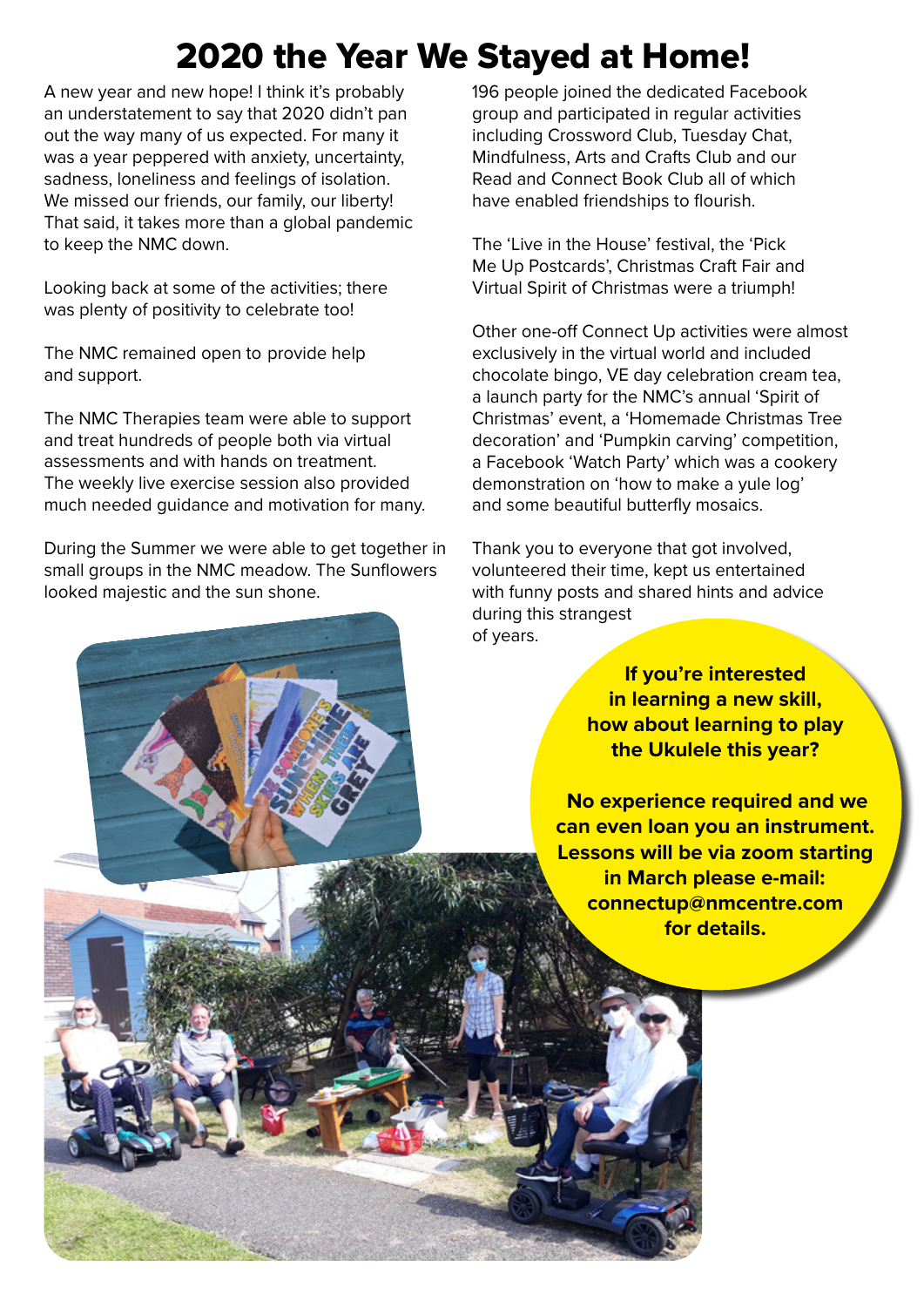# What's Still O

**The NMC has invested in a marquee for the Centre's grounds which will provide more opportunities for the spring and summer months and a programme is being developed to enable safe activities in line with government and other expert guidance.** 

**We would love to hear your ideas and suggestions too.** 

**Please get in touch with Sarah and Elly:** 

**[connectup@nmcentre.com or](mailto:connectup@nmcentre.com) call NMC on 01606 860 911**

## NMC Open Exhibition

**We would like to display your artwork at NMC. All forms of art are welcome, from painting and sculpture to poetry and digital art. There will be a theme for each month leading up to a summer exhibition.**

#### **Themes:**

 **Natural World, Industry, Exploring Colour Stepping Outside Your Comfort Zone and Exploring The Figure**

**For more information or to take part email: [alison-evans@nmcentre.com](mailto:alison-evans@nmcentre.com)**

### Everyone's a winner!

**For the equivalent of £1 a week you could have the chance of winning:**

**5 x £10 weekly prizes 1 x £100 monthly prizes 1 x £250 quarterly prize**

**An annual superdraw estimated at £1,200 ... and support the work of the NMC.**

**Download a form at: [www.nmcentre.com/donate](http://www.nmcentre.com/donate)**



The following clubs are up and running and new members are always welcome:

#### **Monday:**

#CreativeMonday. Share your creative activities www.facebook.com/ [groups/664328694418133](www.facebook.com/groups/664328694418133)

#### **Tuesday:**

Tuesday Chat at 11am. Join our coffee morning

3D printing group contact Kay.briggs@ nmcentre.com for details.

#### **Wednesday:**

#WorkoutWednesday live exercise via zoom at 11.30am

#### **Thursday:**

Coffee and Crossword group @11am via zoom: www.facebook.com/ [groups/213329086761081/](www.facebook.com/groups/213329086761081)

Mindfulness with Kay at 1pm contact nmc.physio@ nmcentre.com or ring 01606 860911 to register www.facebook.com/ [groups/586014752350812/](www.facebook.com/groups/586014752350812)

#### **Friday:**

Read and Connect Book Club is meeting via zoom on the first Friday of each month. www.facebook.com/ [groups/308341067287532](www.facebook.com/groups/308341067287532)

For more detail on any of the above please contact Sarah and Elly at connectup@nmcentre. com or join our Facebook [group: www.facebook.com/](www.facebook.com/groups/nmconline) groups/NMCOnline/